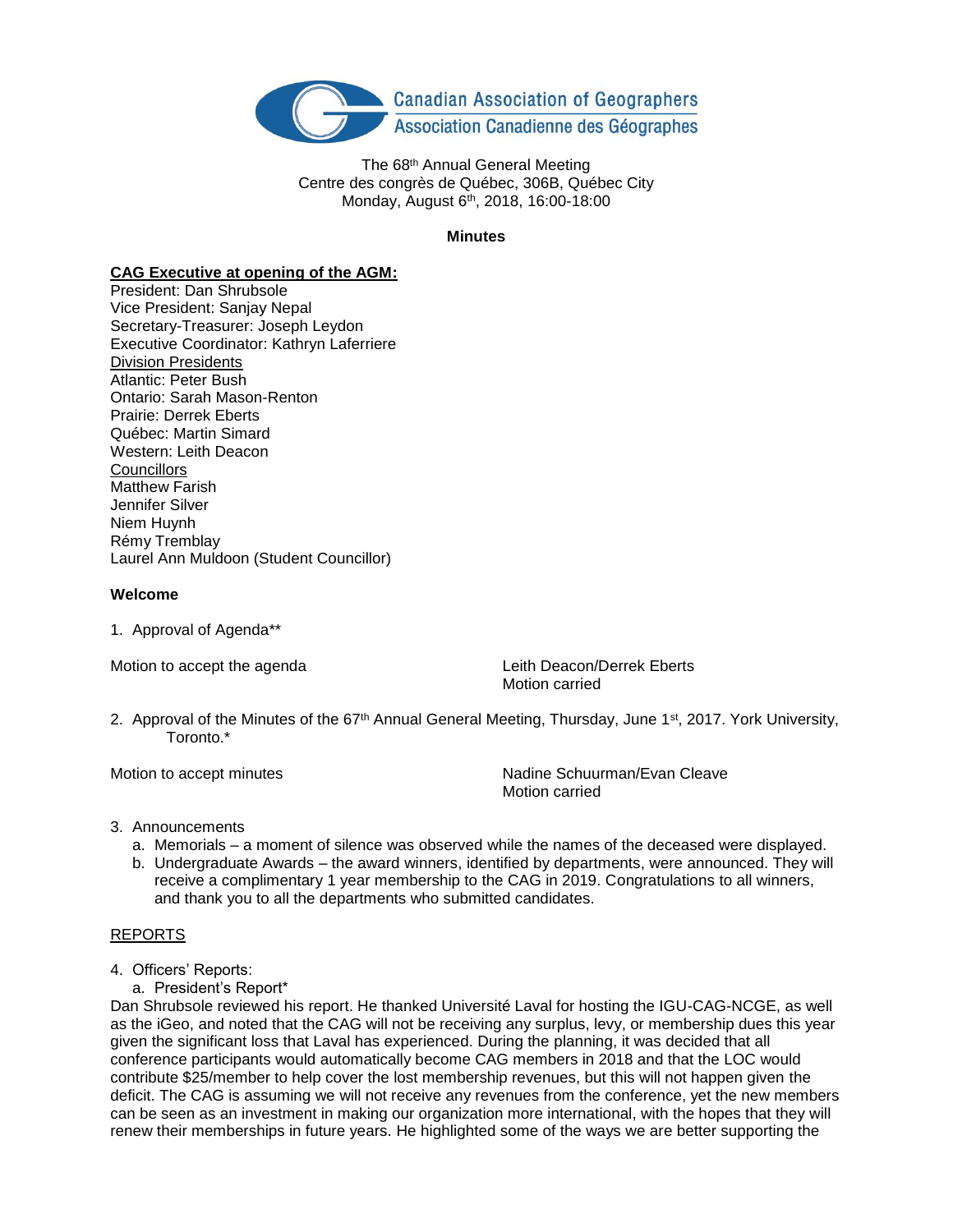members, including new members-only resources and a potential new study group on US-Canada Relations & Interactions. He also outlined the ways the CAG will be providing more funds to support the study groups and the annual conference. Dan closed by saying that it has been a pleasure to serve as CAG President, as he moves into his new role as Past President and Sanjay Nepal becomes President.

Motion to accept the President's Report **Dan Shrubsole/Jean Andrey** 

Motion carried

## b. Secretary-Treasurer's Report

Joe Leydon reviewed the Financial Statement and discussed the transition from the Montreal to the Ottawa branch of KPMG, the auditors. He explained the ways KPMG has changed the reporting and categorization of certain figures, which account for the variations seen in the statement. He noted that our short-term investments remain strong, that we have been drawing down the 50<sup>th</sup> Anniversary fund and the Future Meetings fund, as planned, with most of the funds being used in the planning of this conference. In 2017 we received royalties from Wiley that were associated with previous years, as well as a substantial surplus from the CAG 2017 conference at York University, which has led to a surplus in 2017 despite slightly higher office costs due to the transition from Montreal to Ottawa. He also reviewed the 2018 budget, noting the projected deficit due to reduced membership revenues, the loss of eligibility for the SSHRC grant, and the loss of revenues from the 2018 conference. The surplus in 2017 will cover the 2018 deficit as well as new initiatives, such as additional support for the 2018 conference (interest-free loan to LOC, in-kind support, and additional funds for Wiley speaker), a set of funds set aside for the study groups to apply for to host events at the conference, and support for Dan Smith's GeogNews replacement. Any leftover surplus will be invested.

| Motion to accept the Financial Statement |  |  |
|------------------------------------------|--|--|
|------------------------------------------|--|--|

Motion to accept the 2018 Budget **Derrek Eberts/Nadine Schuurman** 

Joe Leydon/Nadine Schuurman Motion carried

Motion carried

Motion to allow the Executive Committee to consider selecting new auditors, given the subpar service experienced this year, and appoint a selected auditor Joe Leydon/Matthew Hatvany Motion carried

### 5. *The Canadian Geographer* – Editor's Report\*

Nadine Schuurman reviewed her report. She recapped the move to online only in 2017 and noted that the largest challenge continues to be finding reviewers. She explained that TCG is no longer eligible for the SSHRC grant, which is now reserved for Open Access journals. While this is not feasible for TCG, she noted that the new Wiley contract has a provision for two articles to be designated OA each year, and additional articles to be made OA for a period of 6 weeks. She also announced that the 2017 Impact Factor increased to 1.477, the highest it has been in the history of the journal.

- 6. Student Councillor Report\*
- 7. Division Reports
	- a. Atlantic\*
	- b. Québec\*
	- c. Ontario\*
	- d. Prairie\*
	- e. Western\*

Motion to accept Student Councillor/Division reports Dan Shrubsole/Leith Deacon

Motion carried

- 8. National and International Affairs
	- a. The Federation for the Humanities and Social Sciences (CFHSS)
	- b. The Canadian Federation of Earth Sciences (CFES) Report\*

Motion to accept the CFES Report Nadine Schuurman/Derrek Eberts

Motion carried